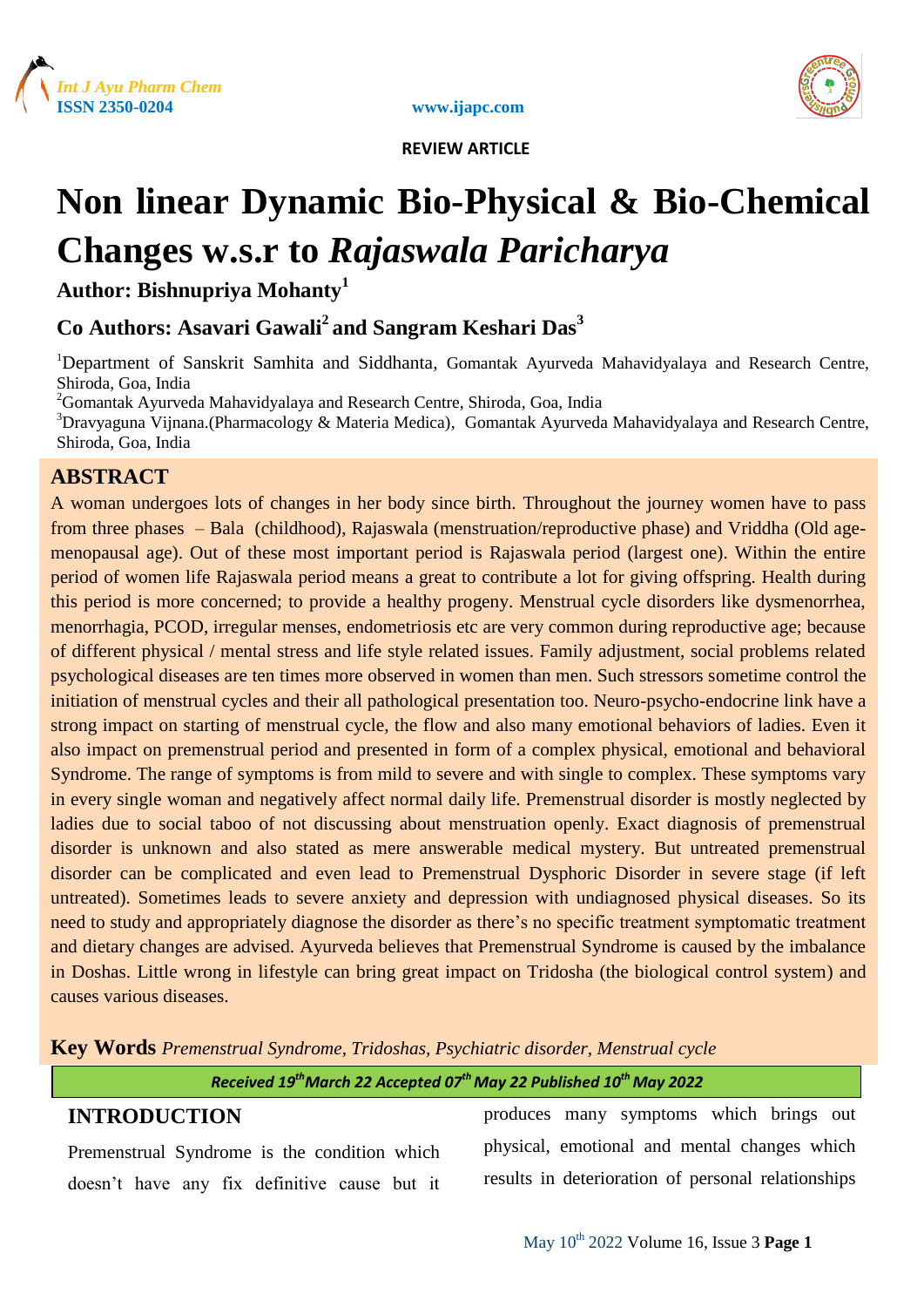

#### **ISSN 2350-0204 www.ijapc.com**

#### **REVIEW ARTICLE**

and regular normal activities. Premenstrual disorder is characterized by one or more of physical, behavioural, and psychological symptoms that affects repetitively and in a cyclic pattern in association with the luteal phase of the menstrual cycle and the girls are symptom free between two luteal phases.

 Premenstrual Syndrome is psycho-neuroendocrinological disorder. The range of the symptoms is very high scaling from physical to behavioural, and women can experience an array from any of the single or both categories.

Weight gain, tenderness in breast, heaviness in breast, nausea, headache, dysmenorrhoea, bloating of stomach, hot flashes, acne, vomiting, change in bowel habits, mood swings are the Common symptoms observed in those girls. Increased or decreased hunger, aversion for certain foods, irritability, sleep disorders, violent feelings and feeling of low self worth also could be observed. A severe form of Premenstrual Syndrome is called as Premenstrual dysphoric disorder (PMDD) has been listed as a mental disorder. Symptoms of Premenstrual Syndrome have been reported to affect as many as 90% of women of reproductive age sometime during their lives. Four in ten women (40%) experience symptoms of Premenstrual Syndrome and out of these 5–8% suffer from severe Premenstrual Syndrome. Studies indicate that 14-88% of adolescent girls have moderate-to-severe symptoms. Studies have proved that most of females use alternative therapy to minimize Premenstrual syndrome. Most common used methods are *food changes, exercises, massage, yoga, using hot water bags* etc. Even though the premenstrual disorder completely resolves at menopause but the impact which it impacts on interpersonal relationships and with physical diseases too.

Many Paricharyas are written in classics to provide good health and quality life to. Paricharyas means to follow particular regimen/conduct during different phases of life like Rajaswala Paricharya, Garbhini Paricharya and Sutika Paricharya. The domains of knowledge about such Paricharyas were passed down from one generation women to other. Following all these Paricharyas had great impact on woman's health $1-4$ .

## **AIM**

To study the effect of Rajaswala Paricharya on Premenstrual Symptoms.

## **OBJECTIVES**

1. To compile and study all references about Rajaswala Paricharya and Premenstrual Syndrome from Ayurvedic texts and contemporary literature.

2. To analyze the effect of Rajaswala Paricharya on woman's menstrual health and how it can be helpful to relieve Premenstrual syndrome.

3. To study the principles behind Rajaswala Paricharya and its applicability in today's lifestyle.

May 10th 2022 Volume 16, Issue 3 **Page 2**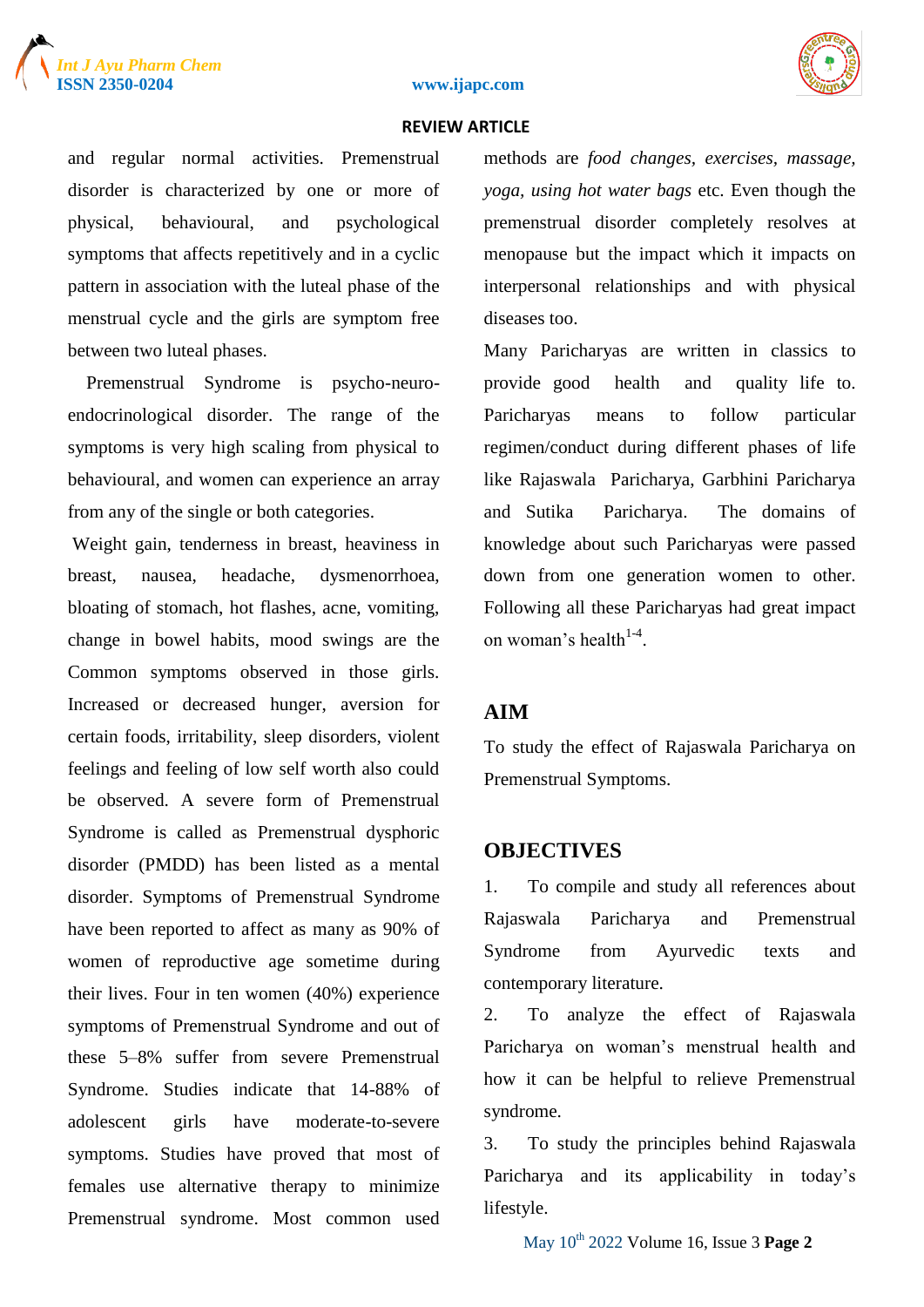





 **REVIEW ARTICLE**

# **MATERIALS AND METHODOLOGY**

**Causes of Premenstrual syndrome:** Exact cause of Premenstrual syndrome is unknown but few possible causes are tried to interpret here-

 Cause related to Bio-chemical Parameters-Emotions, behavior and mood depends upon the neurotransmitters like serotonin and norepinephrine and bring many premenstrual disorders or premenstrual dysphoric disorder (PMDD).

 Food and lifestyle: Food high in fat, salt, sugar with smoking, alcohol consumption, lack of sleep are also the causative factors of premenstrual period.

# **Rajaswala Paricharya**5,6 :

Rajaswala Paricharya –The living style during premenstrual period instructed in various Ayurvedic treatise such as Charaka Samhita, Sushruta Samhita, Ashtanga Hridyam, Ashtang Sangraha, Kashyapa Samhita, and Bhava Prakasha to be followed up to 3-4<sup>th</sup> days of cycle are :

| Table 1 Indications and contraindications of Food & Lifestyle for Rajaswala Paricharya |  |  |  |  |  |  |  |
|----------------------------------------------------------------------------------------|--|--|--|--|--|--|--|
|                                                                                        |  |  |  |  |  |  |  |

| Food & Living Style Indicated and Contraindicated                                                |                                                         |                                                                        |                                                                         |  |  |  |  |  |  |
|--------------------------------------------------------------------------------------------------|---------------------------------------------------------|------------------------------------------------------------------------|-------------------------------------------------------------------------|--|--|--|--|--|--|
| Sr No                                                                                            | <b>Indications</b>                                      | Contraindications                                                      |                                                                         |  |  |  |  |  |  |
| 1                                                                                                | Concentrate on positive mental attitude                 | Day sleep, application of Anjana(kajal), crying, laughing, talking too |                                                                         |  |  |  |  |  |  |
|                                                                                                  | and auspicious things.                                  | much massaging, and exercise.                                          |                                                                         |  |  |  |  |  |  |
| $\mathbf{2}$                                                                                     | Eat food in less quantity and with                      | Svedana Karma (hot fomentation), Vamana (iduced vomitting) and         |                                                                         |  |  |  |  |  |  |
|                                                                                                  | instructed quality.                                     | Nasya Karma(nasal insufflations), Coitus, wear ornaments, plucking     |                                                                         |  |  |  |  |  |  |
|                                                                                                  |                                                         | of nails. $7$                                                          |                                                                         |  |  |  |  |  |  |
| 3                                                                                                | Sleep over bed made up of Darbha(a                      |                                                                        | Running and too much of Exercise                                        |  |  |  |  |  |  |
|                                                                                                  | variety of grass) or on ground.                         |                                                                        |                                                                         |  |  |  |  |  |  |
|                                                                                                  |                                                         |                                                                        |                                                                         |  |  |  |  |  |  |
| $\overline{\mathbf{4}}$                                                                          | Food which are good to Agni. <sup>8</sup>               |                                                                        | Tikshna (pungent), Katu (spicy) and Lavana (salty) foods <sup>9</sup> . |  |  |  |  |  |  |
|                                                                                                  |                                                         |                                                                        |                                                                         |  |  |  |  |  |  |
| Table 2 Mother related contraindications <sup>10</sup>                                           |                                                         |                                                                        |                                                                         |  |  |  |  |  |  |
| <b>Action of mother-Abnormalities of fetus</b><br><b>Action of mother-Abnormalities of fetus</b> |                                                         |                                                                        |                                                                         |  |  |  |  |  |  |
|                                                                                                  | Divaswapna (Day sleeping) -Swapasheela (Over sleeping). |                                                                        | Snanam (Bathing) - Dukha Sheela (Sad mood)                              |  |  |  |  |  |  |
|                                                                                                  |                                                         |                                                                        |                                                                         |  |  |  |  |  |  |
|                                                                                                  | Use of Anjana (Collyrium) -Dagdha (Partial Blindness).  | Abhyanga (Oil Massage)-Kushtha (Skin Disorders).                       |                                                                         |  |  |  |  |  |  |
|                                                                                                  |                                                         |                                                                        |                                                                         |  |  |  |  |  |  |
|                                                                                                  | Rodhana (Weeping) - Vikrita Drishti (Defective vision). | Nakhapakarata(Paring of the nail)-Kunakshi(Deformity of the            |                                                                         |  |  |  |  |  |  |
|                                                                                                  |                                                         |                                                                        | nail).                                                                  |  |  |  |  |  |  |
|                                                                                                  | Pradhavana(Fast running)-Unsteady<br>both<br>mentally   | and                                                                    | Hasana(Laughing)-The black colour of lip and thumb.                     |  |  |  |  |  |  |
| Physically.                                                                                      |                                                         |                                                                        |                                                                         |  |  |  |  |  |  |
|                                                                                                  | Pralapa(Over talking)-Talkative                         | Atishavdha Sravana-(Over hearing)Deafness                              |                                                                         |  |  |  |  |  |  |
|                                                                                                  | Combing the hair-Baldness                               | Exposure to Poorva Vata and too much mental exertion.                  |                                                                         |  |  |  |  |  |  |
|                                                                                                  |                                                         |                                                                        |                                                                         |  |  |  |  |  |  |
| Use of Nasya-Menstrual Abnormalities                                                             |                                                         |                                                                        |                                                                         |  |  |  |  |  |  |

If the copulation occurs the first day of menstruation, it affects the health, lustre and vision of the husband. During the time, the entry of sperm into the canal is not possible and does not result in pregnancy. So Acharyas indicated

# Brahmacharya at the Time of menstruation which can influence women health.

## **DISCUSSION**

Women health depends on many factors like care of physical body in respect to time, care of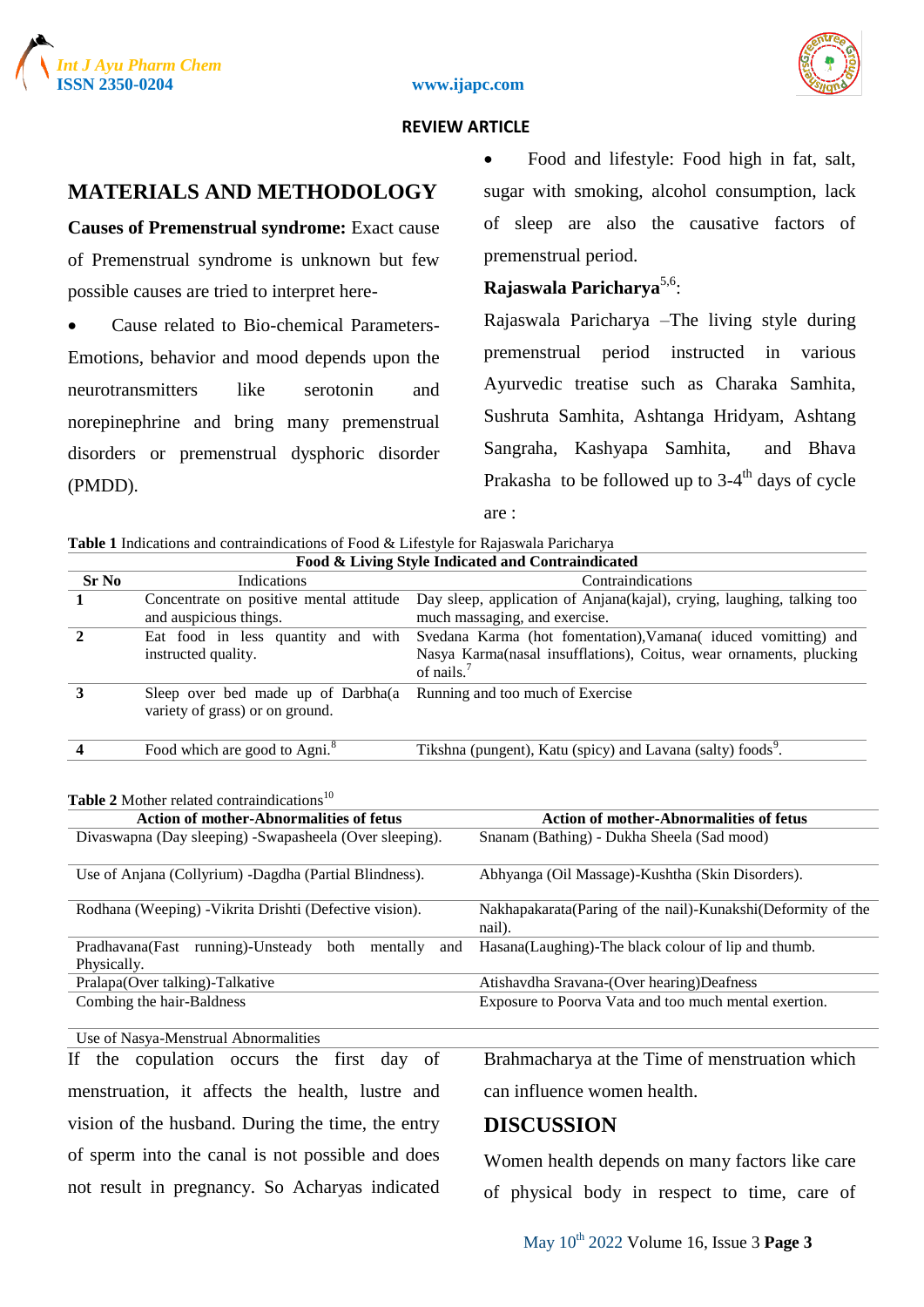





#### **REVIEW ARTICLE**

emotional changes, the food and life style etc ; without it may lead to Menstrual disorders. The large population is unaware of the dos and don'ts about menstruation and menstrual cycle(Table No1). This increases the chances of Complications associated with it. Society, social trends, rules and regulations tied woman in different aspects. Still in many parts of world females are not even allowed to talk on it freely resulting to abnormalcy in psycho-neuroendocrine axis and worsen of symptoms. Changes in Hormonal levels indirectly affect women's mental health resulting in stress anxiety and other psychological disorders. It is not just the menstrual blood is a mater but it is the total health of woman's life and the upcoming generation is associated with it.

According to Ayurveda, menstruation is a naturally occurring Shodhana procedure occurring monthly so it is necessary to follow Pathya and Apathya mentioned under Shodhana therapy which are similar to the Rajaswala Paricharya. After Ritukala, when the Shodhana occurs completely, the Raktha shows the color of pure Blood like that of gold, Indragopa, Padma, Alaktaka, Gunjaphala(Table No1). If menstruation occurs for some more days than the normal time, the Vataprakopa and Krodha, Shoka like emotional characters appear. In contemporary medical science, these features are said to occur due to the hormonal changes. The removal of complete shedding of the endometrium is very much essential, otherwise it retains inside the uterus leading to PCOD. If the

Vataprakopa occur due to daily use contraindications, in turn it can slowly increases the Pitta and Kapha, and then vitiates Malas and Dhatus and finally can be a cause of fertility (Table No1).

The Beeja Bhaga responsible for the development of a particular body part could be defective. This can be related with the chromosomal abnormalities or sex Hormone deformity. For example, when the Beeja Bhaga Which gets transformed into the semi-lunar valve is defective, and then it can causes respective defects in the offspring (Table No 2).

Specially instructed food and life style were explained during Samhita Kala based on their way of living and food patterns. Those needs care of one self. Maintaining cleanliness of private parts, use of sanitary napkins, changing of sanitary napkins and hand wash with soap are the precautionary measures(Table No 2). Menstrual hygiene management should as part of an expanded definition and agenda for reproductive health cares $11-12$ .

## **CONCLUSION**

Rajaswala Paricharya is essential for physical and psychological health of women. It just not a transaction but a need of transformation expected to establish in terms of health practices. Acharya Susrutha has described four essential factors for fertility, Ritu (Normal menstrual cycle/proper fertile period), Kshetra – (Physiologically Healthy internal organs of reproduction), Ambu –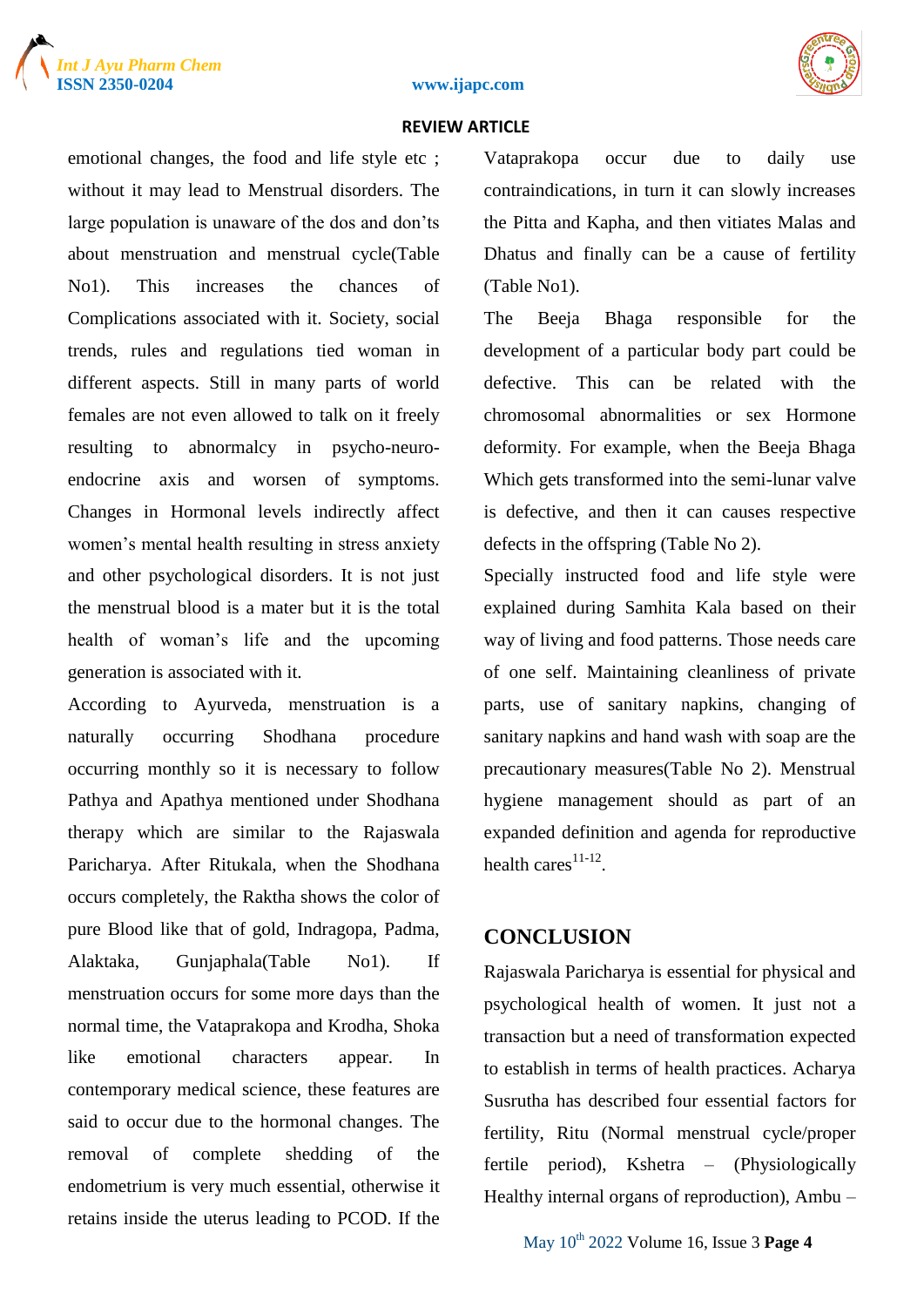





#### **REVIEW ARTICLE**

(Good nutritional status of mother) and Beeja- (healthy ovum and spermatozoa). Rajaswala Paricharya helps to maintain normalcy of physical and Psychic changes during the menstrual cycle, helpful to avoid many menstrual abnormalcies and to achieve the completeness of women life.